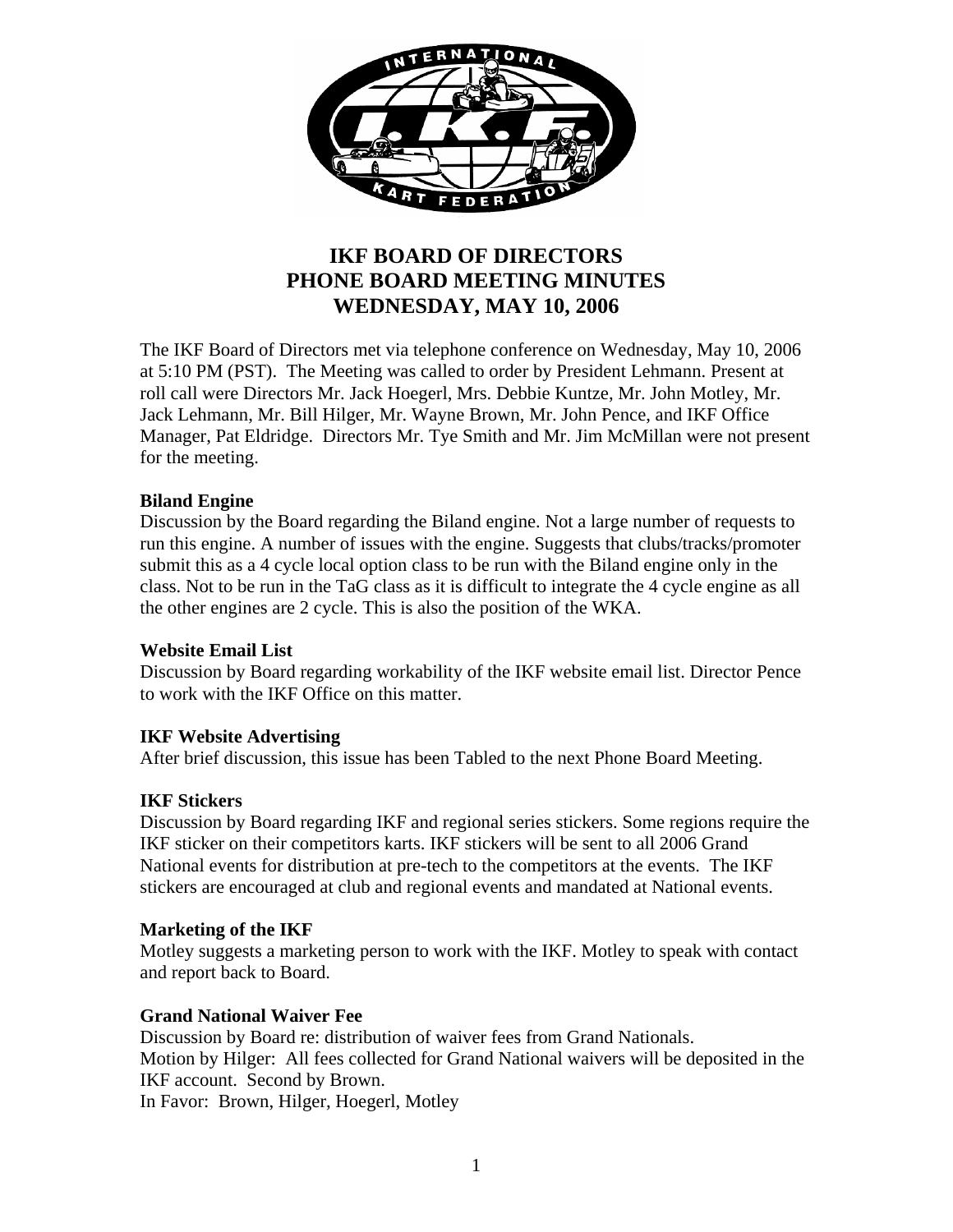Opposed: Pence Abstain: Kuntze Passed

#### **Mile Limit for Grand National Waiver**

Discussion by Board regarding the 200 mile limit for Grand National Waivers. Board has Tabled this matter for action to the Fall Board Meeting.

#### **Speedway Grand National Questionnaire**

Discussion by Board regarding the fees on the Speedway Grand National Questionnaires. Board agrees that no action needs to be taken.

Director Kuntze leaves the meeting at 6:08pm.

#### **Welch Plug Removal**

Lengthy discussion by Board re: legality of removing the welch plug in the Leopard carburetor. Motley states that Northern California tech inspectors have had continuing issues with a kart shop presumably blueprinting Leopard carburetors and National Cup carburetors. States that the issue came to a head at a recent event and there was much discussion by a group at the event. Question is whether or not the welch plug on the Tillotson carburetor can be removed. Motley and race director at that event decided that they would not allow the welch plugs to be removed.

Additional issue of a third carburetor that is coming with Leopard engines; only A and AB carburetors are legal, not AA.

Subsequent to that race, there has been a lot of dialogue regarding the welch plug. Some feel that the tech inspectors in Region 11 are singling them out for doing something wrong. Point of view of some is that they should be able to take the welch plug out as part of maintenance. Motley does not know anyone who takes the welch plug out except to modify the holes under it. States that, generally speaking, you can tell when one has been removed. The point is that when you have a welch plug removed and determine if it has been modified underneath there, you have to pull the welch plug out and you have to have dimensions for the holes. This all becomes a circular reference.

Basis of TaG is that the engines and components are not to be modified. Could be a personal regional issue. Appears that there could be personal feelings by tech inspectors. Bottom line is that, regardless of personal feelings, if you put dimensions in there, people are going to blueprint the carburetor to the dimensions and we are seeking to avoid blueprinting. More importantly, we would not like to have different legal carburetors in different organizations. TaG work group is meeting soon. Brown agrees with Motley. Motley states that any decisions should be made in concert with the other groups. Brown asks if this matter will be cleared up prior to the Grand Nationals; Motley states yes. Motley to advise Board of updates on this matter for possible action. Matter was Tabled until they see what the other groups are going to do.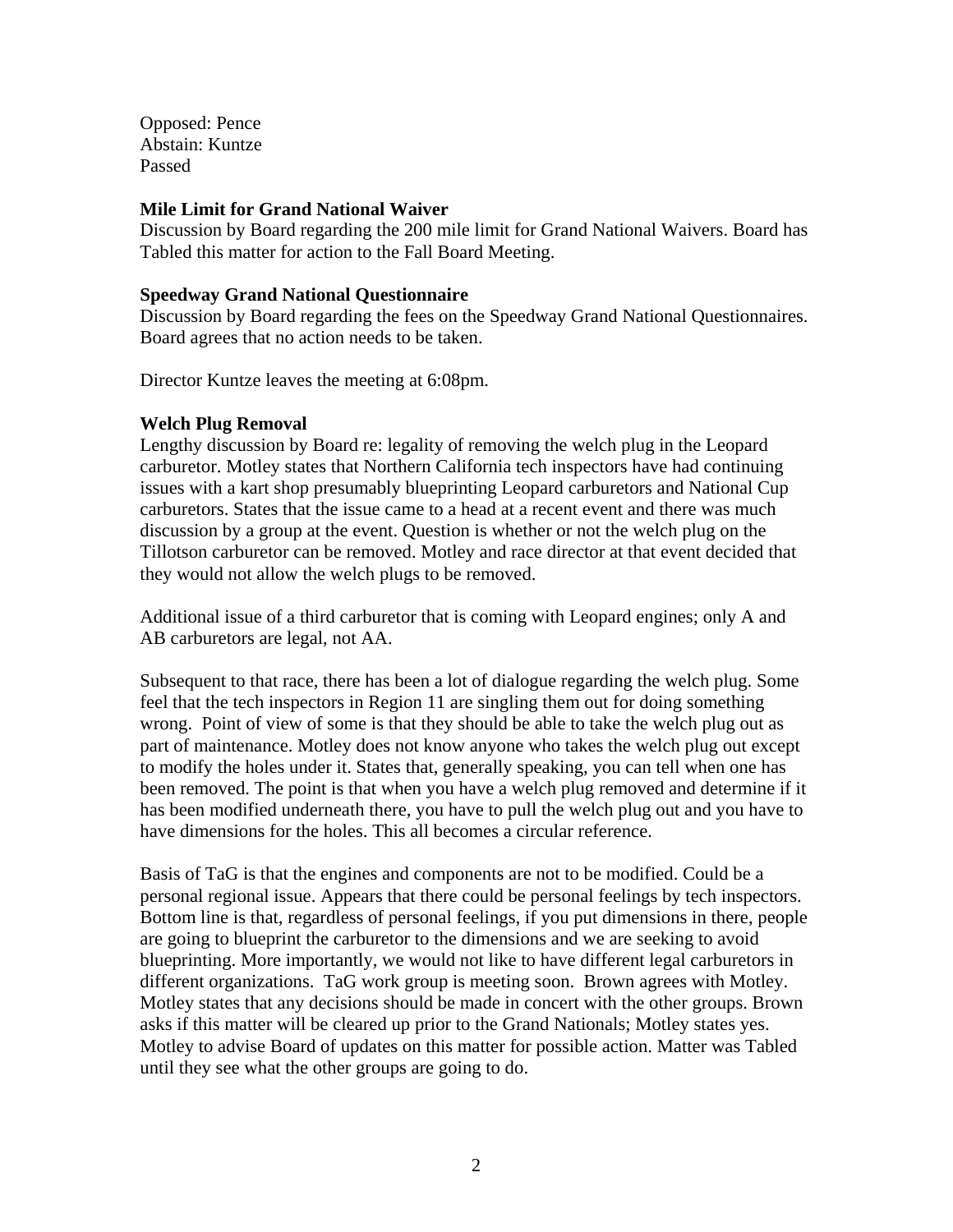## **RFP Regarding Spec Tires**

Discussion by Board re: Request for Proposal draft sent to Board by Pence. Board to send changes to Pence, Motley and Brown.

## **Insurance Matter**

Motley states that IKF office has communicated with insurance representative. The insurance rep has offered his voluntary services to help IKF with insurance issues.

## **2006 Grand National Directors in Charge**

The Board appointed Mr. Bill Hilger as the 2006 Director in Charge of the 4 Cycle Speedway Grand National. The appointment of the Director in Charge of the 2 Cycle Speedway Grand National is on hold.

## **Membership Email**

Email from Mr. Tom Stephens re: Temporary Memberships. After discussion by the Board, this matter was Tabled to the Fall Board Meeting.

## **2006 Shifter Grand National Local Option Classes**

Discussion of the following three local option classes submitted by Kerman Kart Club for the 2006 Shifter Grand National.

1. Formula 80/85 Limited Heavy - Should be the same rules as Formula 80/85 Limited but will run at 380 lbs. instead of 360lbs. (Atwater ran this class last year)

2. S3/125 Stock Honda to be run under rules defined by SKUSA/Pro Kart Challenge

3. G1/125 Moto/ICC to be run under rules defined by SKUSA/Pro Kart Challenge

In Favor: Brown, Hilger, Hoegerl, Motley, Pence, Kuntze

Absent: McMillan, Smith

Passed

(Note: Kuntze voted by email poll on May 11, 2006)

## **K & N**

Discussion by Board on K  $\&$  N matter. Board asks Motley to continue discussion with K & N and advise Board.

#### **Gas/Gas Engine**

Discussion by Board re: Gas/Gas Engine submitted by McMillan for SWRA events.

Motley says that he has no problem approving the engine but would like a letter from the manufacturer saying who the importer is. Lehmann states that there is no importer. Motley states that he would like to know who the contact is. Lehmann says that the contact is on the internet and that you buy your motors direct out of Europe; that there is no distribution in this country and you buy direct.

Board members agree that there should be no reason that the manufacturer cannot appoint a contact person when they approve engines. Specifications were sent by McMillan. Wayne asks who the importer of the engine is. Hoegerl states that he would like to have answers before they are given permission to do it at the race. Motley states that, although